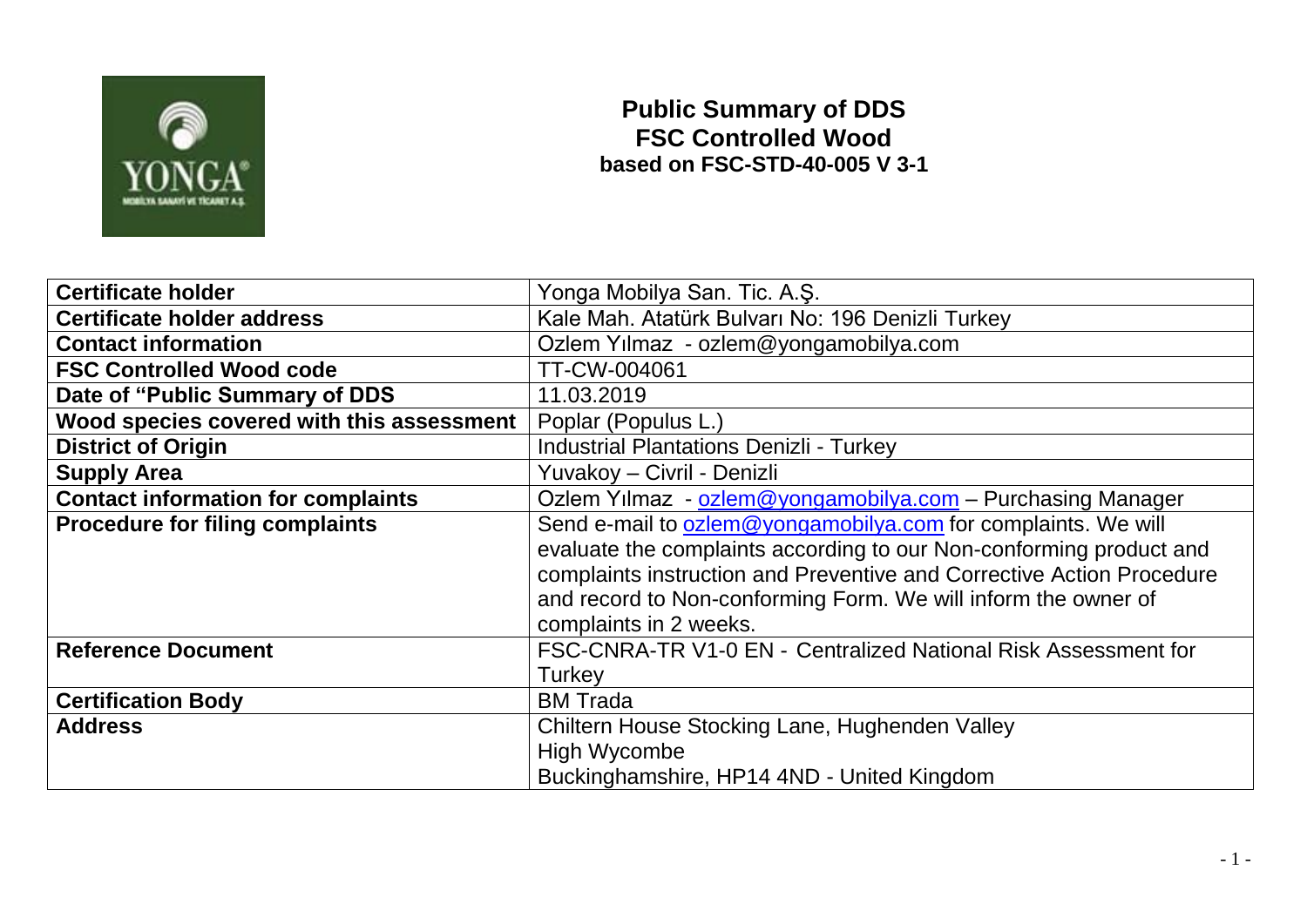| <b>CATEGORY/FSC</b>                               |                                                                                                                                                                                                                                                                                                                                                                                                                                                                                                                                                                                                                                                                                  |                                                                                 |                                                                                                                                                                                                                                                                                                                                                                                                                                                     |               |
|---------------------------------------------------|----------------------------------------------------------------------------------------------------------------------------------------------------------------------------------------------------------------------------------------------------------------------------------------------------------------------------------------------------------------------------------------------------------------------------------------------------------------------------------------------------------------------------------------------------------------------------------------------------------------------------------------------------------------------------------|---------------------------------------------------------------------------------|-----------------------------------------------------------------------------------------------------------------------------------------------------------------------------------------------------------------------------------------------------------------------------------------------------------------------------------------------------------------------------------------------------------------------------------------------------|---------------|
| <b>INDICATOR</b>                                  | <b>RISK DESIGNATION AND DETERMINATION</b>                                                                                                                                                                                                                                                                                                                                                                                                                                                                                                                                                                                                                                        | <b>RISK DESIGNATION</b>                                                         | <b>CONTROL MEASURE</b>                                                                                                                                                                                                                                                                                                                                                                                                                              | <b>RESULT</b> |
| 1. Illegally harvested wood                       |                                                                                                                                                                                                                                                                                                                                                                                                                                                                                                                                                                                                                                                                                  |                                                                                 |                                                                                                                                                                                                                                                                                                                                                                                                                                                     |               |
| 1.1<br>Land<br>tenure<br>and<br>management rights | Risk conclusion<br>This indicator has been evaluated as specified<br>risk for private forests. Ownership conflict when<br>private natural and degraded forest area is<br>bordering state forest. Threshold (2) is met:<br>Identified laws are not upheld consistently by all<br>entities and/or are often ignored, and/or are not<br>enforced by relevant authorities.<br>This indicator has been evaluated as low risk for<br>state forests and public forests. Threshold (1) is<br>met: Identified laws are upheld. Cases where<br>law/regulations are violated are efficiently<br>followed up via preventive actions taken by the<br>authorities/or by the relevant entities. | Low risk for state and<br>public forest<br>Specified risk for<br>private forest | In Turkey, plantations of poplar, other fast<br>growing tree species, and industrial forest<br>plantations are established in first class<br>agricultural lands according<br>to<br>the<br>Afforestation<br>the<br>Regulation,<br>and<br>Afforestation Circular.<br>Farmer has Land register record confirm<br>the ownership of property deed.<br>Yonga Mobilya check the property deed for<br>each supply from Farmer.                              | Low risk      |
| 1.2 Concession licenses                           | N/A                                                                                                                                                                                                                                                                                                                                                                                                                                                                                                                                                                                                                                                                              | N/A                                                                             | N/A                                                                                                                                                                                                                                                                                                                                                                                                                                                 | N/A           |
| 1.3 Management and<br>harvesting planning         | Risk conclusion<br>This indicator has been evaluated as low risk.<br>Threshold (1) is met: Identified laws are upheld.<br>Cases where law/regulations are violated are<br>efficiently followed up via preventive actions<br>taken by the authorities/or by the relevant<br>entities.                                                                                                                                                                                                                                                                                                                                                                                             | Low risk                                                                        | N/A                                                                                                                                                                                                                                                                                                                                                                                                                                                 | Low risk      |
| 1.4 Harvesting permits                            | Risk conclusion<br>This indicator has been evaluated as specified<br>risk. Threshold (2) is met: Identified laws are not<br>upheld consistently by all entities and/or are<br>often ignored, and/or are not enforced by<br>relevant authorities.                                                                                                                                                                                                                                                                                                                                                                                                                                 | <b>Specified risk</b>                                                           | In Turkey, plantations of poplar, other fast<br>growing tree species, and industrial forest<br>plantations are established in first class<br>agricultural lands according<br>to<br>the<br>Afforestation<br>Regulation,<br>the<br>and<br>Afforestation Circular.<br>Poplar plantations are established and<br>managed on the state and private lands by<br>private enterprises. Production in these<br>plantations is done in short rotation (10-12) | N/A           |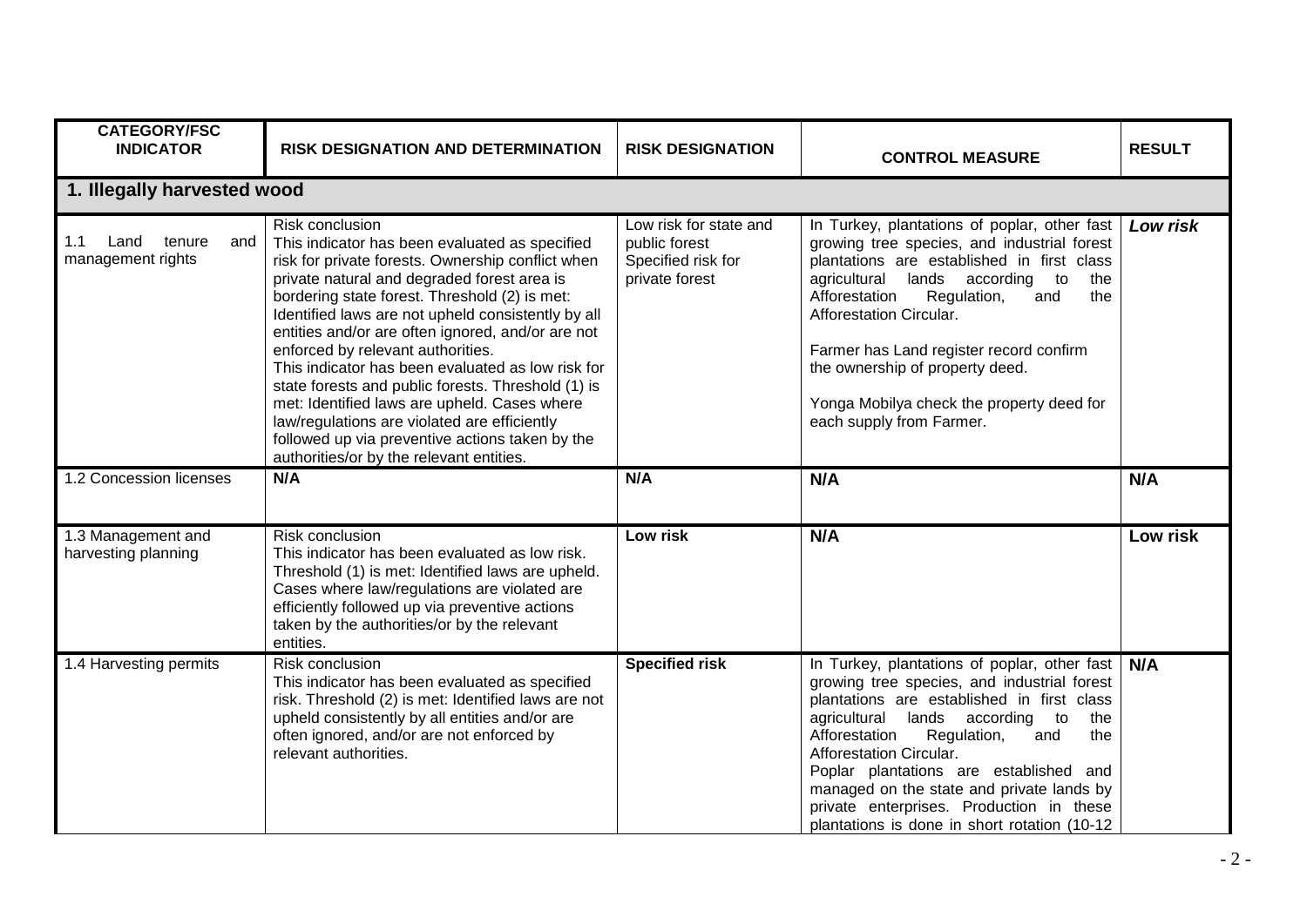|                                                 |                                                                                                                                                                                                                                                                                                                                              |                                                                                 | years for poplar) and the land is re-<br>afforested after harvesting.<br>Since no permits are required for felling or<br>logging of plantation poplar, there can be<br>no claim of illegal harvesting. No such<br>records have been found.<br>https://www.ogm.gov.tr/lang/en/SitePages/<br>OGM/OGMDefault.aspx<br>http://www.kavak.gov.tr/english.html                                                                                                                                                                                                                                                                                                                                    |                 |
|-------------------------------------------------|----------------------------------------------------------------------------------------------------------------------------------------------------------------------------------------------------------------------------------------------------------------------------------------------------------------------------------------------|---------------------------------------------------------------------------------|-------------------------------------------------------------------------------------------------------------------------------------------------------------------------------------------------------------------------------------------------------------------------------------------------------------------------------------------------------------------------------------------------------------------------------------------------------------------------------------------------------------------------------------------------------------------------------------------------------------------------------------------------------------------------------------------|-----------------|
| 1.5 Payment of royalties and<br>harvesting fees | Risk conclusion<br>This indicator has been evaluated as low risk for<br>state forest. Threshold (1) is met: Identified laws<br>are upheld. Cases where law/regulations are<br>violated are efficiently followed up via preventive<br>actions taken by the authorities/or by the<br>relevant entities.<br>N/A for private and public forests. | Low risk for state<br>forest<br>N/A for private and<br>public forest            | N/A                                                                                                                                                                                                                                                                                                                                                                                                                                                                                                                                                                                                                                                                                       | N/A             |
| 1.6 Value added taxes and<br>other sales taxes  | Risk conclusion<br>This indicator has been evaluated specified risk.<br>Threshold (2) is met: Identified laws are not<br>upheld consistently by all entities and/or are<br>often ignored, and/or are not enforced by<br>relevant authorities.                                                                                                | <b>Specified risk</b>                                                           | The owners of these poplar plantations sell<br>their produce to poplar dealers as round<br>wood or standing tree. Poplar dealers<br>purchase the products by producer receipt<br>and keep PTT or bank statement<br>documents. Poplar dealers then sell the<br>products to the various forest industries<br>(furniture, panels, packaging etc.). These<br>industrial firms purchase the products with<br>invoice and freight bill. The firms present<br>required invoices and other tax payment<br>documents upon request.<br>Also, saw mill Yılmaz Kereste pay the taxes<br>and other sales taxes. Yonga Mobilya<br>request all taxes information from Yılmaz<br>Kereste for each supply. | <b>Low Risk</b> |
| 1.7 Income profit taxes                         | <b>Risk conclusion</b><br>This indicator has been evaluated as specified<br>risk for private forest. 'Threshold (2) is met:<br>Identified laws are not upheld consistently by all<br>entities and/or are often ignored, and/or are not<br>enforced by relevant authorities.                                                                  | Low risk for state and<br>public forest<br>Specified risk for<br>private forest | According to Turkish legislation saw mill<br>Yılmaz Kereste should pay required taxes.<br>Yonga Mobilya request receipt, invoice,<br>delivery note (between Yılmaz Kereste and<br>Farmer) information from Yılmaz Kereste<br>for each supply.                                                                                                                                                                                                                                                                                                                                                                                                                                             | <b>Low Risk</b> |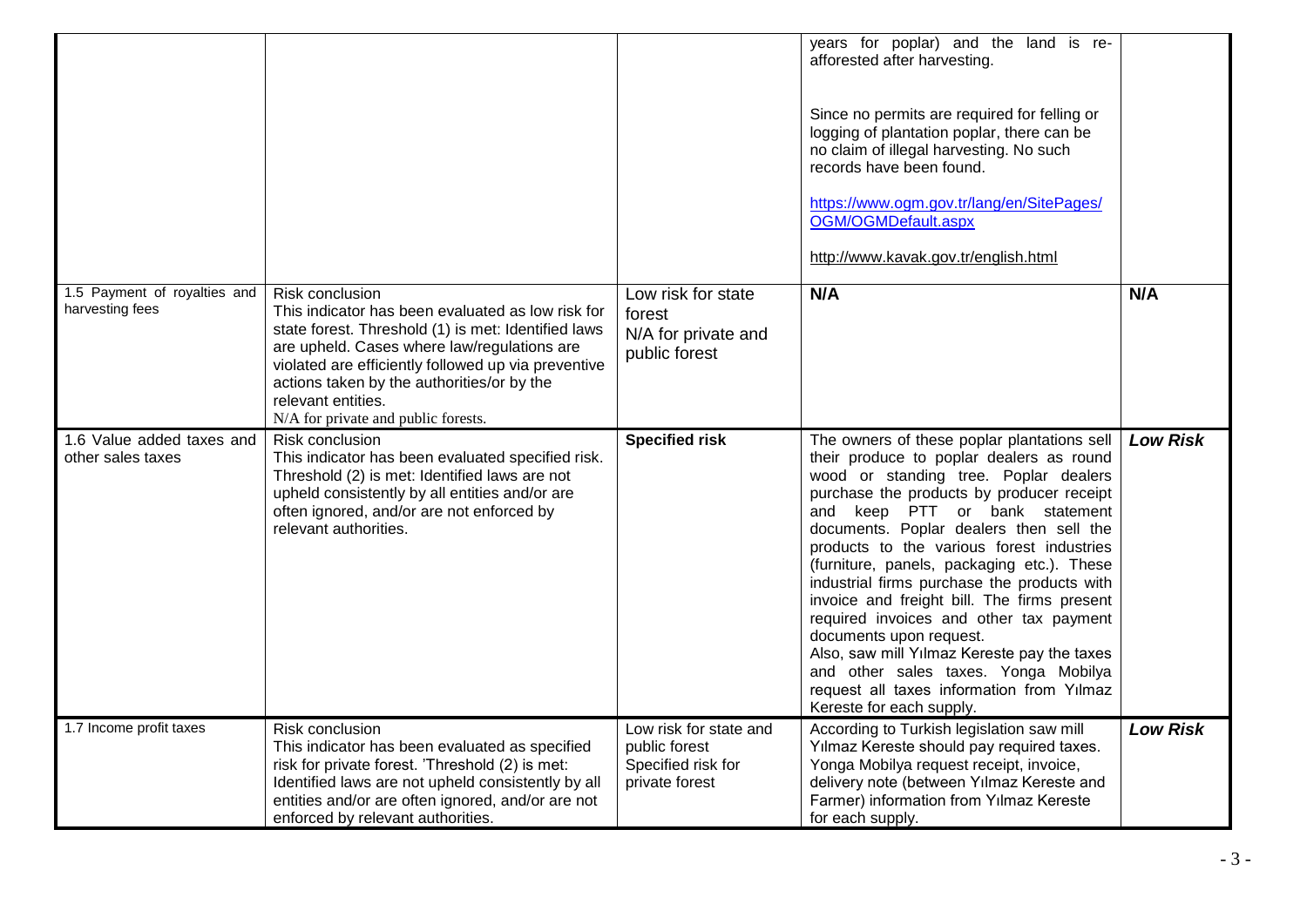|                                             | Low risk for state forest and public forest<br>Threshold (1) is met: Identified laws are upheld.<br>Cases where laws/ regulations are violated are<br>efficiently followed up via preventive actions are<br>taken by the authorities and/or by the relevant<br>entities.                                                                                                                                                                                                                                                                                                               |                                                                                             |                                                                                                                                                                                                                                                                                                                                                                                                                                                                                                     |          |
|---------------------------------------------|----------------------------------------------------------------------------------------------------------------------------------------------------------------------------------------------------------------------------------------------------------------------------------------------------------------------------------------------------------------------------------------------------------------------------------------------------------------------------------------------------------------------------------------------------------------------------------------|---------------------------------------------------------------------------------------------|-----------------------------------------------------------------------------------------------------------------------------------------------------------------------------------------------------------------------------------------------------------------------------------------------------------------------------------------------------------------------------------------------------------------------------------------------------------------------------------------------------|----------|
| 1.8<br>Timber<br>harvesting<br>regulations  | <b>Risk conclusion</b><br>This indicator has been evaluated as specified<br>risk. Threshold (2) is met: Identified laws are not<br>upheld consistently by all entities and/or are<br>often ignored, and/or are not enforced by<br>relevant authorities.                                                                                                                                                                                                                                                                                                                                | <b>Specified risk</b>                                                                       | Felling and bucking are done by the<br>sawmills and as in other agricultural crops,<br>are exempt from all official permissions.<br>Current legislations does not include<br>harvesting regulation for plantations.<br>Yonga works for long years (10 years) with<br>sawmill Yılmaz Kereste. Yılmaz Kereste is<br>a partnership company. They have<br>exprinces about harvesting of poplar. If,<br>Yonga Mobilya will work with different<br>sawmill, experience of the company will<br>check.      | Low risk |
| 1.9<br>Protected<br>sites<br>and<br>species | Risk conclusion<br>Protected areas.<br>This indicator has been evaluated as low risk.<br>Threshold (1) is met: Identified laws are upheld.<br>Cases where laws/ regulations are violated are<br>efficiently followed up via preventive actions are<br>taken by the authorities and/or by the relevant<br>entities.<br>Forests outside protected areas<br>This indicator has been evaluated as specified<br>risk. Threshold (2) is met: Identified laws are not<br>upheld consistently by all entities and/or are<br>often ignored, and/or are not enforced by<br>relevant authorities. | Low risk for protected<br>areas<br>Specified risk for<br>forests outside<br>protected areas | Poplar plantations are not in forest area.<br>Poplar plantations are private propriety and<br>agricultural area.                                                                                                                                                                                                                                                                                                                                                                                    | N/A      |
| Environmental<br>1.10<br>requirements       | Risk conclusion<br>This indicator has been evaluated as specified<br>risk. Threshold (2) is met: Identified laws are not<br>upheld consistently by all entities and/or are<br>often ignored, and/or are not enforced by<br>relevant authorities.                                                                                                                                                                                                                                                                                                                                       | <b>Specified risk</b>                                                                       | Every year audit is done to the poplar lands<br>by saw mill and Yonga Mobilya to verify the<br>environmental requirements are in place.<br>The firms present required photos and<br>reports upon request. As the poplar<br>plantations areas private owned, they take<br>into account environmental measures.<br>There is no environmental legislation for<br>plantation areas.<br>Poplar plantations are not in forest area.<br>Poplar plantations are private propriety and<br>agricultural area. | N/A      |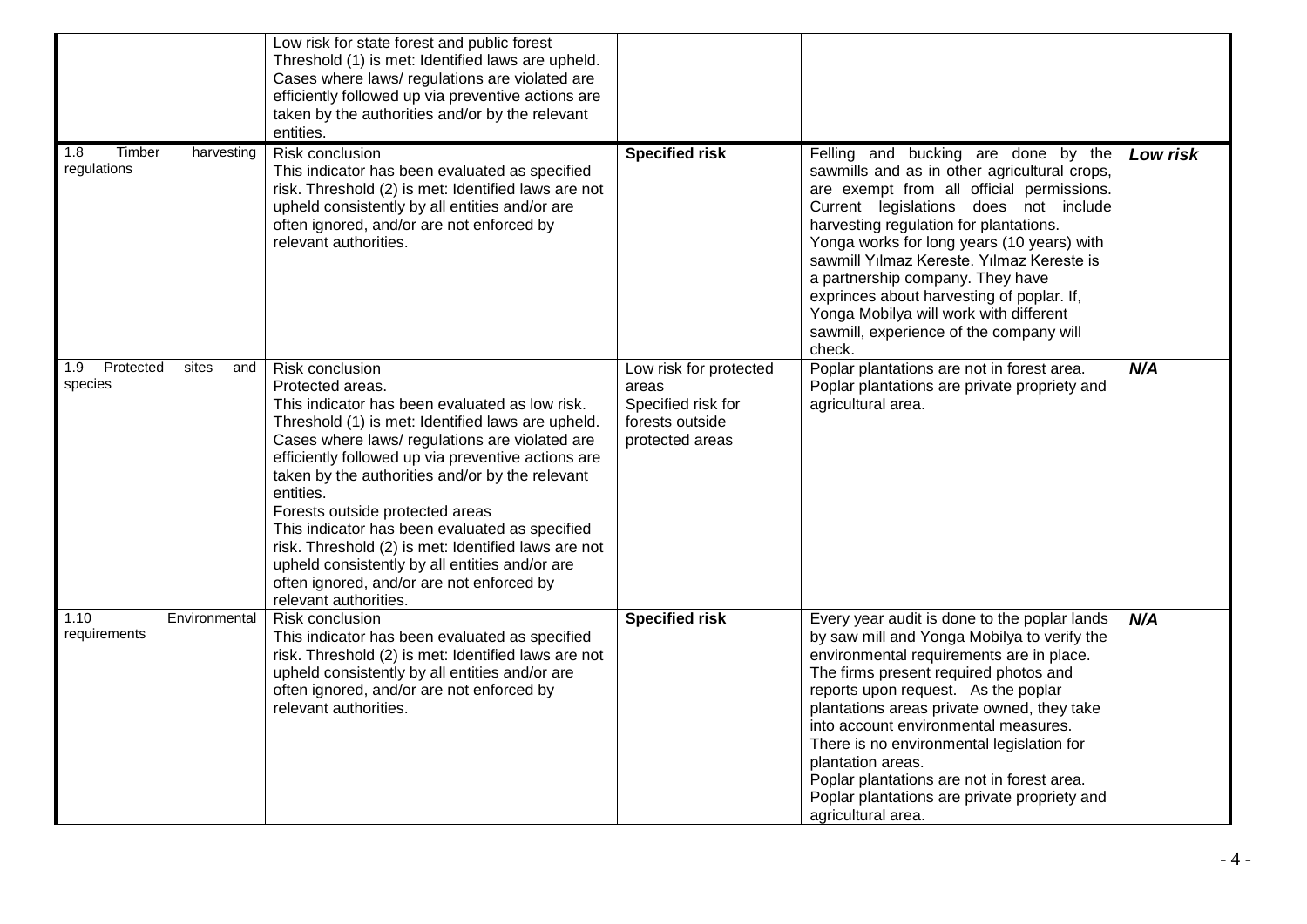| 1.11 Health and safety                                  | Risk conclusion<br>This indicator has been evaluated as specified<br>risk. Threshold (2) is met: Identified laws are not<br>upheld consistently by all entities and/or are<br>often ignored, and/or are not enforced by<br>relevant authorities.                 | <b>Specified risk</b> | Site verification was done by Yonga in the<br>Yılmaz Kereste working area at 04.03.2019.<br>And, stakeholder consultation was done by<br>Yonga.<br>Also, in Turkey, there is "occupational<br>health and safety legislation - number<br>6331". According to this legislation,<br>companies work under the independent<br>H&S expert.<br>All safety and health regulations are<br>followed, and all required safety equipment<br>is used by saw mill during harvesting.<br>Felling and bucking are done by the saw<br>mill Yılmaz Kereste. Saw mill has own<br>occupational health and safety expert and<br>training reports and risk assessment shall<br>be presented upon request. | Low risk |
|---------------------------------------------------------|------------------------------------------------------------------------------------------------------------------------------------------------------------------------------------------------------------------------------------------------------------------|-----------------------|-------------------------------------------------------------------------------------------------------------------------------------------------------------------------------------------------------------------------------------------------------------------------------------------------------------------------------------------------------------------------------------------------------------------------------------------------------------------------------------------------------------------------------------------------------------------------------------------------------------------------------------------------------------------------------------|----------|
| 1.12 Legal employment                                   | Risk conclusion<br>Specified risk. This indicator has been evaluated<br>as specified risk. Threshold (2) is met: Identified<br>laws are not upheld consistently by all entities<br>and/or are often ignored, and/or are not<br>enforced by relevant authorities. | <b>Specified risk</b> | In farm land plantation forest, farmer works<br>on the field. According to the law on Social<br>Security, they do not need to pay social<br>security for them and they do not need to<br>have a labour contract. Also, Poplar<br>cultivation does not require continuous<br>work.<br>The saw mill Yılmaz Kereste workers have<br>the Social security payments and related<br>documents available.                                                                                                                                                                                                                                                                                   | Low risk |
| 1.13 Customary rights                                   | Risk conclusion<br>This indicator has been evaluated as specified<br>risk. Threshold (2) is met: Identified laws are not<br>upheld consistently by all entities and/or are<br>often ignored, and/or are not enforced by<br>relevant authorities.                 | <b>Specified risk</b> | Poplar plantations are not in forest area.<br>Poplar plantations are private propriety and<br>agricultural area.                                                                                                                                                                                                                                                                                                                                                                                                                                                                                                                                                                    | N/A      |
| 1.14 Free prior and informed<br>consent                 | N/A                                                                                                                                                                                                                                                              | N/A                   | N/A                                                                                                                                                                                                                                                                                                                                                                                                                                                                                                                                                                                                                                                                                 | N/A      |
| 1.15 Indigenous peoples rights                          | N/A                                                                                                                                                                                                                                                              | N/A                   | N/A                                                                                                                                                                                                                                                                                                                                                                                                                                                                                                                                                                                                                                                                                 | N/A      |
| 1.16 Classification of species<br>quantities, qualities | Risk conclusion<br>Low risk. Threshold (1) is met: Identified laws<br>are upheld. Cases where law/regulations are<br>violated are efficiently followed up via preventive<br>actions taken by the authorities and/or by the<br>relevant entities.                 | Low risk              | N/A                                                                                                                                                                                                                                                                                                                                                                                                                                                                                                                                                                                                                                                                                 | Low risk |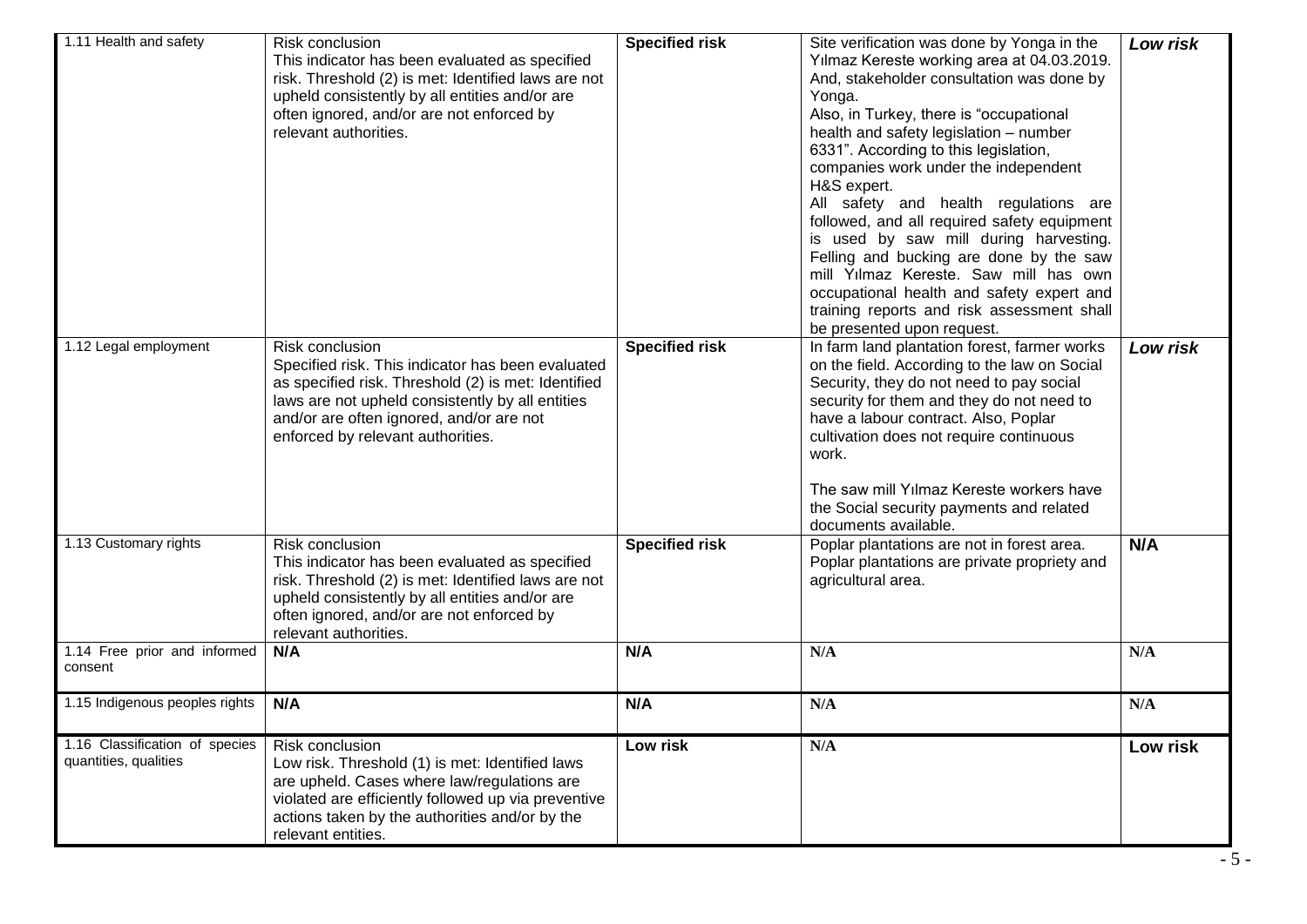| 1.17 Trade and transport                      | Risk conclusion<br>Specified risk. Threshold (2) is met: Identified<br>laws are not upheld consistently by all entities<br>and/or are often ignored, and/or are not<br>enforced by relevant authorities.                                              | <b>Specified risk</b> | 99% of Turkish Forests are State owned.<br>As such, forest management, planning and<br>harvesting are done by the State Forestry<br>Department (SFD). There is no Harvesting<br>licence available since all harvesting is<br>done by the SFD. Proof of legality is the<br>"Forest Dispatch Document" provided by<br>the local division of the SFD for each<br>shipment of logs from the forest. No<br>shipment is allowed if the carrier does not<br>have this document. This is adequate proof<br>of legality according to Turkish Law and<br>conforms to EU Regulations.<br>All supply chain records are accessible for<br>each delivery.<br>Each supply chain records include;<br>- Purchase Order Form of Yonga to Yılmaz<br>Kereste<br>- Producer (Yılmaz Kereste) Receipt to<br>Farmer<br>- Delivery Note of Yılmaz Kereste to Yonga<br>- Invoice of Yılmaz Kereste to Yonga<br>- Payment Receipt to Yılmaz Kereste<br>- Tax Registration Certificate of Yılmaz<br>Kereste<br>- Social security institution (ssi) record of<br>Yılmaz Kereste - there are shown the<br>workers of Yılmaz Kereste<br>- Land certificate issued by government of<br>farmer. | Low risk |
|-----------------------------------------------|-------------------------------------------------------------------------------------------------------------------------------------------------------------------------------------------------------------------------------------------------------|-----------------------|-----------------------------------------------------------------------------------------------------------------------------------------------------------------------------------------------------------------------------------------------------------------------------------------------------------------------------------------------------------------------------------------------------------------------------------------------------------------------------------------------------------------------------------------------------------------------------------------------------------------------------------------------------------------------------------------------------------------------------------------------------------------------------------------------------------------------------------------------------------------------------------------------------------------------------------------------------------------------------------------------------------------------------------------------------------------------------------------------------------------------------------------------------------------|----------|
| 1.18 Offshore trading and transfer<br>pricing | Risk conclusion<br>Low risk. Threshold (1) is met: Identified laws<br>are upheld. Cases where law/regulations are<br>violated are efficiently followed up via preventive<br>actions taken by the authorities and/or by the<br>relevant entities.      | Low risk              | N/A                                                                                                                                                                                                                                                                                                                                                                                                                                                                                                                                                                                                                                                                                                                                                                                                                                                                                                                                                                                                                                                                                                                                                             | Low risk |
| 1.19 Custom regulations                       | Risk conclusion<br>Low risk. Threshold (1) is met: Identified laws<br>are upheld. Cases where laws/regulations are<br>violated are efficiently followed up via preventive<br>actions are taken by the authorities and/or by<br>the relevant entities. | Low risk              | N/A                                                                                                                                                                                                                                                                                                                                                                                                                                                                                                                                                                                                                                                                                                                                                                                                                                                                                                                                                                                                                                                                                                                                                             | Low risk |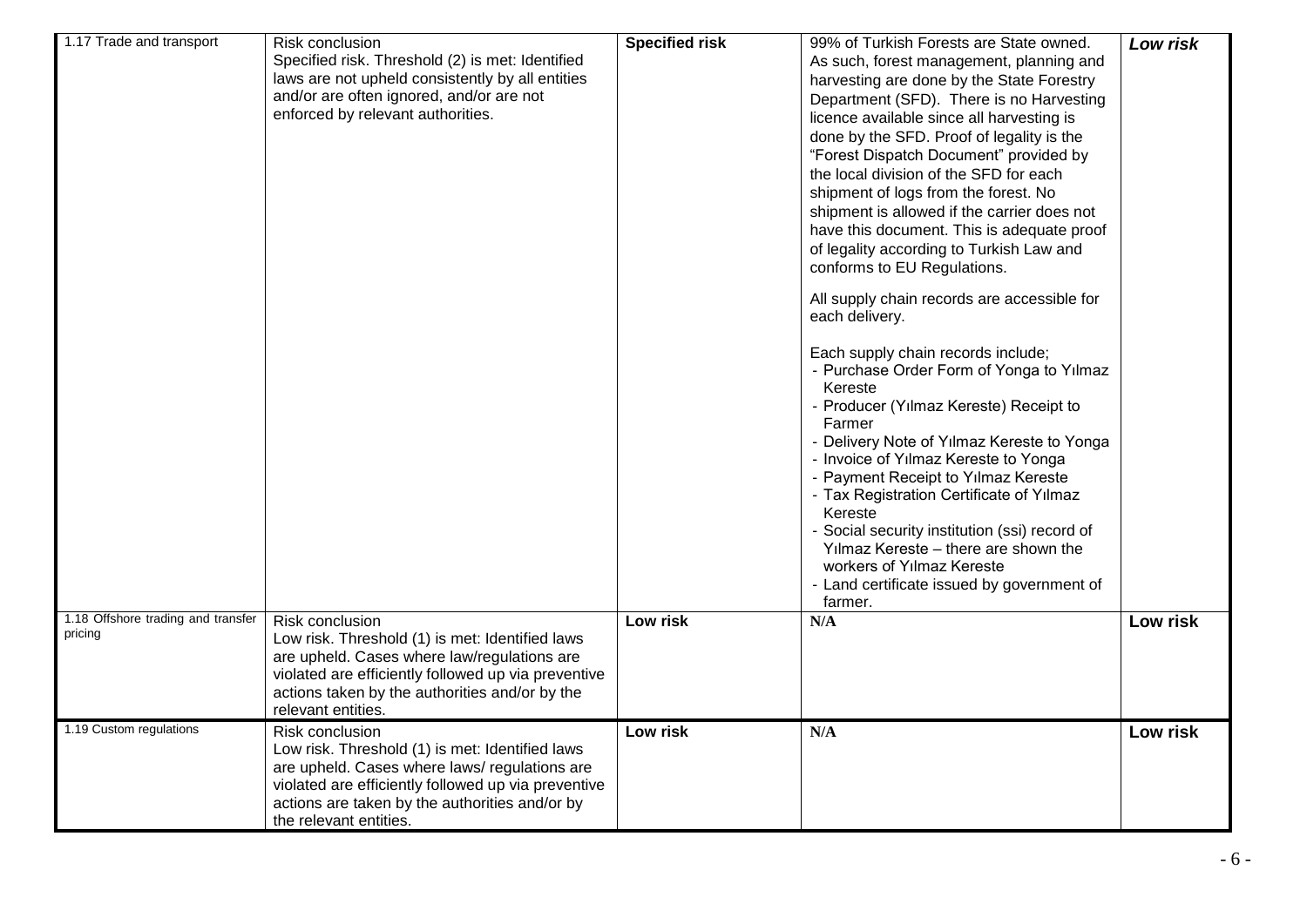| 1.20 CITES                                                                                                                                                                              | Risk conclusion<br>Low risk. Threshold (1) is met: Identified laws<br>are upheld. Cases where laws/regulations are<br>violated are efficiently followed up via preventive<br>actions are taken by the authorities and/or by<br>the relevant entities.                                                                                                                   | Low risk                                                                                                                                                                                                                | N/A                                                                                                                                                                                                                                                                                                                                                                                                                                                                                                                                                                                                                                                                                                                                                                                                                           | Low risk      |
|-----------------------------------------------------------------------------------------------------------------------------------------------------------------------------------------|-------------------------------------------------------------------------------------------------------------------------------------------------------------------------------------------------------------------------------------------------------------------------------------------------------------------------------------------------------------------------|-------------------------------------------------------------------------------------------------------------------------------------------------------------------------------------------------------------------------|-------------------------------------------------------------------------------------------------------------------------------------------------------------------------------------------------------------------------------------------------------------------------------------------------------------------------------------------------------------------------------------------------------------------------------------------------------------------------------------------------------------------------------------------------------------------------------------------------------------------------------------------------------------------------------------------------------------------------------------------------------------------------------------------------------------------------------|---------------|
| 1.21 Legislation requiring due<br>diligence/ due care procedures                                                                                                                        | N/A                                                                                                                                                                                                                                                                                                                                                                     | N/A                                                                                                                                                                                                                     | N/A                                                                                                                                                                                                                                                                                                                                                                                                                                                                                                                                                                                                                                                                                                                                                                                                                           | N/A           |
|                                                                                                                                                                                         | 2. Wood harvested in violation of traditional and human rights                                                                                                                                                                                                                                                                                                          |                                                                                                                                                                                                                         |                                                                                                                                                                                                                                                                                                                                                                                                                                                                                                                                                                                                                                                                                                                                                                                                                               |               |
| <b>CATEGORY/FSC</b><br><b>INDICATOR</b>                                                                                                                                                 | <b>RISK DESIGNATION AND DETERMINATION</b>                                                                                                                                                                                                                                                                                                                               | <b>RISK DESIGNATION</b>                                                                                                                                                                                                 | <b>CONTROL MEASURE</b>                                                                                                                                                                                                                                                                                                                                                                                                                                                                                                                                                                                                                                                                                                                                                                                                        | <b>RESULT</b> |
| 2.1. The forest sector is not<br>associated with violent<br>armed conflict, including<br>that which threatens<br>national or regional security<br>and/or linked to military<br>control. | Low risk<br>Justification:<br>All low risk thresholds (1, 2, 3, 4 and 5) are met.<br>None of the specified risk thresholds are met.                                                                                                                                                                                                                                     | Low risk                                                                                                                                                                                                                | N/A                                                                                                                                                                                                                                                                                                                                                                                                                                                                                                                                                                                                                                                                                                                                                                                                                           | Low risk      |
| 2.2. Labour rights are<br>respected including rights<br>as specified in ILO<br><b>Fundamental Principles</b><br>and Rights at work.                                                     | Specified risk on violation of freedom of<br>association and right to collective bargaining and<br>on gender wage discrimination.<br>Justification:<br>Specified risk threshold 15 applies for these<br>aspects.<br>Low risk on child labour, forced labour and other<br>forms of discrimination.<br>Justification:<br>Low risk threshold 10 applies for these aspects. | Specified risk for rights<br>to freedom of<br>association and to<br>collective bargaining<br>and on gender wage<br>discrimination<br>Low risk on child<br>labour, forced labour<br>and other forms of<br>discrimination | Site verification was done by Yonga in the<br>Yılmaz Kereste working area at 04.03.2019<br>And, stakeholder consultation was done by<br>Yonga.<br>Also, in Turkey, there is "occupational<br>health and safety legislation - number<br>6331". According to this legislation,<br>companies work under the independent<br>H&S expert.<br>Yonga contact to H&S expert of Yılmaz<br>Kereste and ask about Yılmaz Kereste.<br>Another stakeholder consultation with local<br>authority of village Yuvakoy.<br>Another stakeholder; "provincial directorate<br>of labor and social security - Denizli"<br>Stakeholder consultation techniques were<br>face to face meeting.<br>According to site verification and stakeholder<br>consultation, there is no evidence of child labor.<br>Because this, indicator defined as; low risk | Low risk      |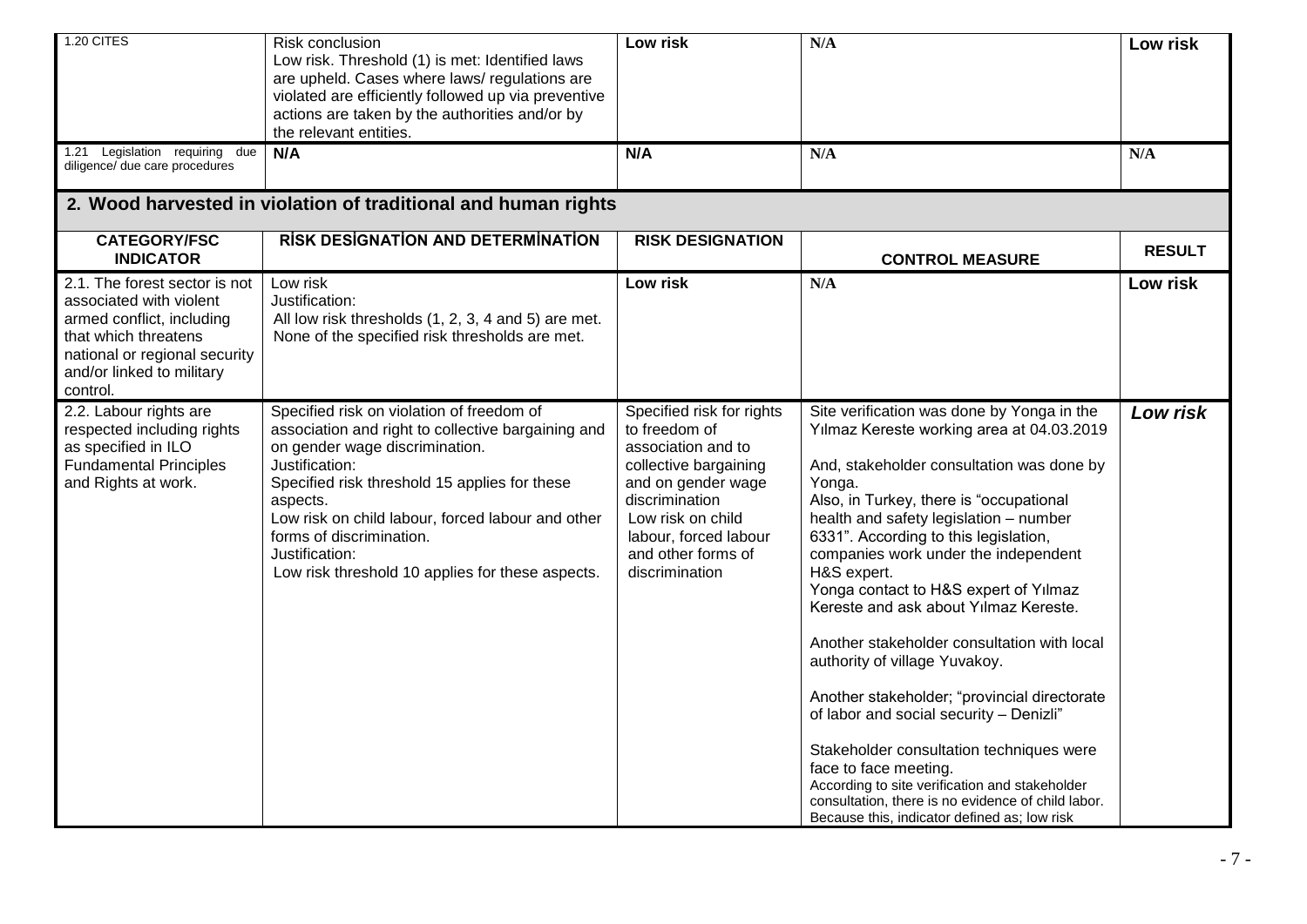| 2.3. The rights of         | Low risk for rest of the country                                                                                                                                                                                                                                                                                                                               | Low risk                                                        |                        | Low risk      |
|----------------------------|----------------------------------------------------------------------------------------------------------------------------------------------------------------------------------------------------------------------------------------------------------------------------------------------------------------------------------------------------------------|-----------------------------------------------------------------|------------------------|---------------|
| Indigenous and Traditional | Justification:                                                                                                                                                                                                                                                                                                                                                 |                                                                 |                        |               |
| Peoples are upheld.        | Low risk thresholds 16 and 21 are met.                                                                                                                                                                                                                                                                                                                         |                                                                 |                        |               |
|                            | 3. Wood from forests where high conservation values are threatened by management activities                                                                                                                                                                                                                                                                    |                                                                 |                        |               |
| <b>CATEGORY/FSC</b>        | <b>RISK DESIGNATION AND DETERMINATION</b>                                                                                                                                                                                                                                                                                                                      | <b>RISK DESIGNATION</b>                                         |                        |               |
| <b>INDICATOR</b>           |                                                                                                                                                                                                                                                                                                                                                                |                                                                 | <b>CONTROL MEASURE</b> | <b>RESULT</b> |
| 3.0 HCV'                   | Low risk. Threshold (1) and (2) is met. Data<br>available are sufficient for determining HCV<br>presence within the area under assessment;<br><b>AND</b><br>Data available are sufficient for assessing<br>threats to HCVs caused by forest management<br>activities.                                                                                          | Low risk                                                        | N/A                    | Low risk      |
| 3.1 HCV 1                  | Specified risk<br>Natural forests<br>Threshold (8) is met: HCV 1 is identified and/or<br>its occurrence is likely in the area under<br>assessment and it is threatened by management<br>activities.<br>Low risk<br>Plantation<br>Threshold (5) is met: There is no HCV 1<br>identified in the area under assessment and its<br>occurrence is unlikely.         | Low risk for plantation<br>Specified risk for<br>natural forest | N/A                    | Low risk      |
| 3.2 HCV 2                  | Specified risk.<br><b>Natural forest</b><br>Threshold (12) is met: HCV 2 is identified and/or<br>its occurrence is likely in the area under<br>assessment, and it is threatened by<br>management activities.<br>Low risk<br>Plantation<br>Threshold (9) is met. There is no HCV2<br>identified and its occurrence is unlikely in the<br>area under assessment. | Low risk for plantation<br>Specified risk for<br>natural forest | N/A                    | Low risk      |
| 3.3 HCV 3                  | Specified risk.<br>Natural forest<br>Threshold (17) HCV 3 is identified and/or its<br>occurrence is likely in the area under<br>assessment and it is threatened by forest<br>management activities.<br>Low risk<br>Plantation                                                                                                                                  | Low risk for plantation<br>Specified risk for<br>natural forest | N/A                    | Low risk      |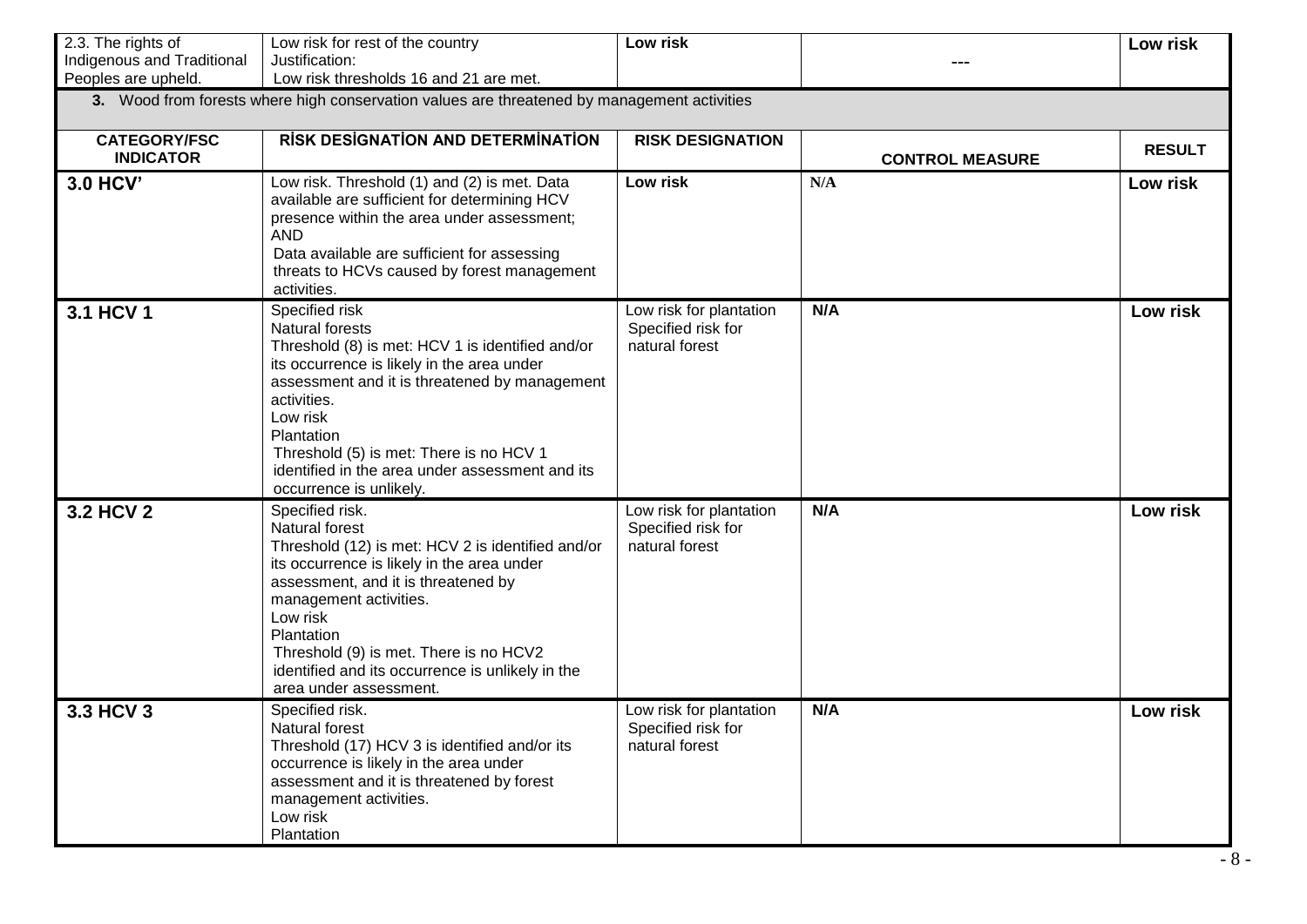|                                                                                                                                                                                                                                                                                                                      | Threshold (13) is met: There is no HCV 3<br>identified and its occurrence is unlikely in the                                                                                                                                                                                                                                                                                                                                        |                                                                                                                   |                                                                                                                  |          |
|----------------------------------------------------------------------------------------------------------------------------------------------------------------------------------------------------------------------------------------------------------------------------------------------------------------------|-------------------------------------------------------------------------------------------------------------------------------------------------------------------------------------------------------------------------------------------------------------------------------------------------------------------------------------------------------------------------------------------------------------------------------------|-------------------------------------------------------------------------------------------------------------------|------------------------------------------------------------------------------------------------------------------|----------|
|                                                                                                                                                                                                                                                                                                                      | area under assessment.                                                                                                                                                                                                                                                                                                                                                                                                              |                                                                                                                   |                                                                                                                  |          |
| 3.4 HCV 4                                                                                                                                                                                                                                                                                                            | Specified risk.<br>Production forest (Natural forest and plantation<br>forest)<br>Threshold (22) is met: HCV 4 areas are identified<br>in and/or its occurrence is likely in the area under<br>assessment, and it is threatened by<br>management activities.<br>Low risk.<br>Protected forest<br>Threshold (20) is met. There is low/negligible<br>threat to HCV 4 caused by management<br>activities in the area under assessment. | Low risk for protected<br>forest<br>Specified risk for<br>production forest<br>(natural forest and<br>plantation) | Poplar plantations are not in forest area.<br>Poplar plantations are private propriety and<br>agricultural area. | N/A      |
| 3.5 HCV 5                                                                                                                                                                                                                                                                                                            | Specified risk.<br>Natural forest.<br>Threshold (26) is met: HCV 5<br>is identified and/or its occurrence is likely in the<br>area under assessment and these areas are<br>threatened by management activities.<br>Low Risk<br>Plantation<br>Threshold (23) is met: There is no HCV 5<br>identified and its occurrence is unlikely in the<br>area under assessment.                                                                 | Low risk for plantation<br>Specified risk for<br>natural forest                                                   | N/A                                                                                                              | Low risk |
| 3.6 HCV 6                                                                                                                                                                                                                                                                                                            | Low Risk. Threshold (29) is met: HCV 6 is<br>identified and/or its occurrence is likely in the<br>area under assessment, but it is effectively<br>protected from threats caused by management<br>activities                                                                                                                                                                                                                         | Low risk                                                                                                          | N/A                                                                                                              | Low risk |
|                                                                                                                                                                                                                                                                                                                      | 4. Wood from forests being converted to plantations or non-forest use                                                                                                                                                                                                                                                                                                                                                               |                                                                                                                   |                                                                                                                  |          |
| 4.1 Conversion of natural<br>forests to plantations or<br>non-forest use in the area<br>under assessment is less<br>than 0.02% or 5000<br>hectares average net<br>annual loss for the past 5<br>years (whichever is less),<br>OR Conversion is illegal at<br>the national or regional<br>level on public and private | Risk designation:<br>Low risk. Thresholds (1) and (3) are met:<br>(1) Thresholds provided in the indicator are not<br>exceeded. AND<br>(3) Other available evidence does not challenge<br>a 'low risk' designation.                                                                                                                                                                                                                 | Low risk                                                                                                          | N/A                                                                                                              | Low risk |